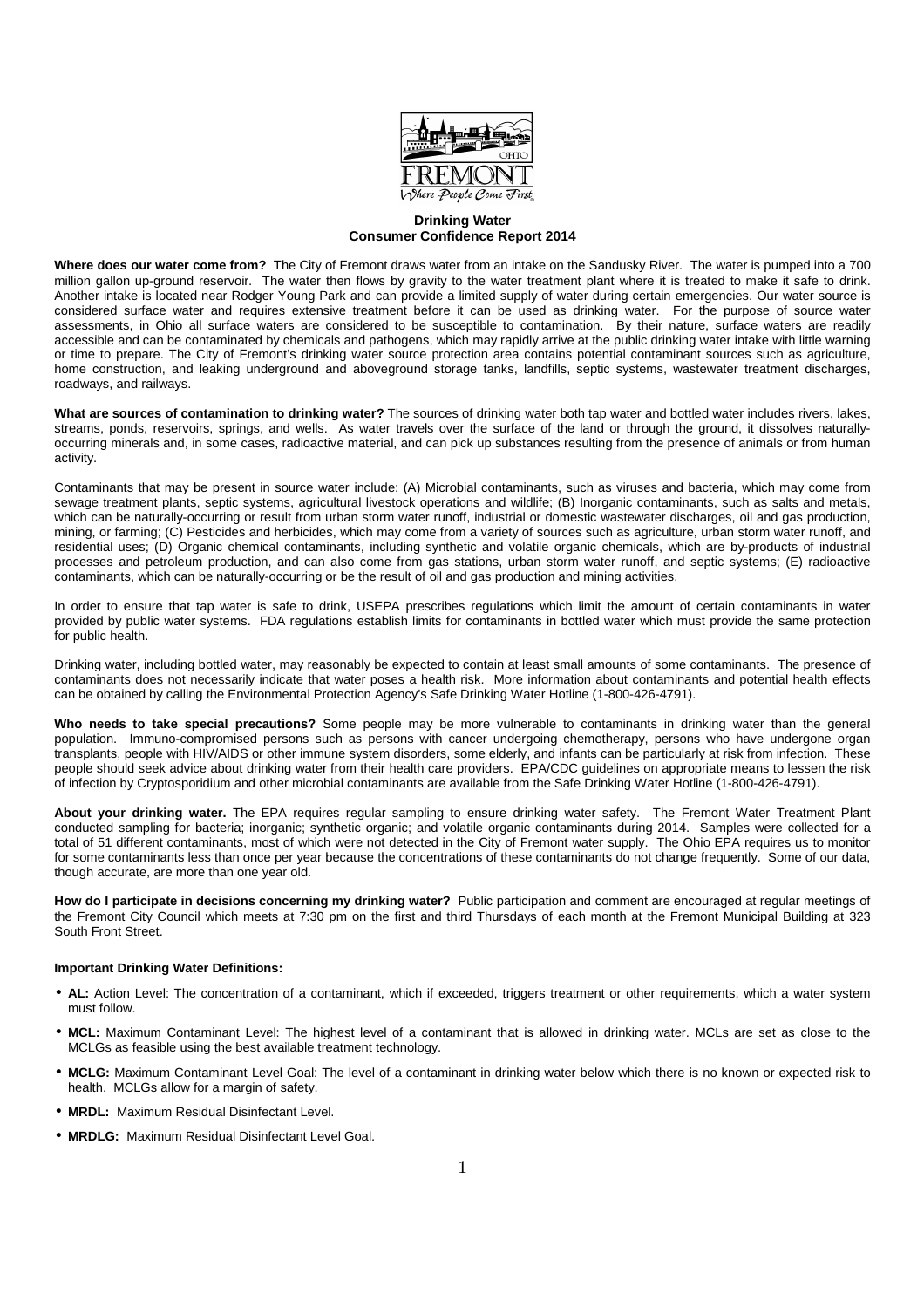- **TT:** Treatment Technique: A required process intended to reduce the level of a contaminant in drinking water.
- **The "<" symbol:** A symbol that means less than. A result of <5 means that the lowest level that could be detected was 5 and the contaminant in that sample was not detected.

## **Units Description:**

- **NA:** Not applicable
- **NTU:** Nephelometric Turbidity Units. A nephelometric turbidity unit is a measure of the clarity of water. Turbidity in excess of 5 NTU is just noticeable to the average person.
- **ppm:** milligrams per liter or parts per million or one ounce in 7,350 gallons of water.
- **ppb:** micrograms per liter or parts per billion or one ounce in 7,350,000 gallons of water.

**For more information and/or additional copies of this report, visit the City of Fremont website at www.fremontohio.org and go the Water Treatment department. The CCR is located on the right side of the page.** 

**Or contact:** Stephen Lamale, Superintendent City of Fremont Water Treatment Plant 1113 Tiffin Street Fremont, OH 43420 Telephone: 419-332-3581 E-mail: selamale@fremontohio.org

## **CITY OF FREMONT, OHIO 2014 DRINKING WATER CONSUMER CONFIDENCE REPORT**

We have a current, unconditioned license to operate our water system. The table below lists all of the drinking water contaminants that we detected during the calendar year of this report. The presence of contaminants in the water does not necessarily indicate that the water poses a health risk. The Ohio EPA requires us to monitor for certain contaminants less than once per year because the concentrations of these contaminants do not change frequently.

| Coliform Bacteria                                                  | <b>MCLG</b> | <b>MCL</b>                              | # of Positive<br><b>Tot.Coliform</b><br>Samples | $#$ of<br>Positive<br>Fecal/E.Coli<br>Samples | Fecal/E.Coli<br><b>MCL</b> | Violation       | <b>Likely Source of Contamination</b>                                                                                            |  |  |  |
|--------------------------------------------------------------------|-------------|-----------------------------------------|-------------------------------------------------|-----------------------------------------------|----------------------------|-----------------|----------------------------------------------------------------------------------------------------------------------------------|--|--|--|
| <b>Total Coliform</b>                                              | $\Omega$    | 5% of<br>Monthly<br>samples<br>positive | $\Omega$                                        | $\Omega$                                      | $\Omega$                   | <b>No</b>       | Naturally present in the environment                                                                                             |  |  |  |
| Contaminants (Units)                                               | <b>MCLG</b> | <b>MCL</b>                              | Highest<br>Level<br>Detected                    | Range of<br><b>Detections</b>                 | Violation                  | Year<br>Sampled | <b>Likely Source of Contaminants</b>                                                                                             |  |  |  |
| <b>Bacteriological Contaminants</b>                                |             |                                         |                                                 |                                               |                            |                 |                                                                                                                                  |  |  |  |
| Total Organic Carbon <sup>1</sup>                                  | <b>NA</b>   | <b>TT</b>                               | 2.3                                             | $2.0 - 4.7$                                   | <b>No</b>                  | 2014            | Naturally present in the environment                                                                                             |  |  |  |
| Turbidity (NTU) <sup>2</sup>                                       | <b>NA</b>   | <b>TT</b>                               | 0.13                                            | $.05 - 0.13$                                  | <b>No</b>                  | 2014            | Soil Runoff                                                                                                                      |  |  |  |
| Turbidity (% samples meeting<br>standard)                          | <b>NA</b>   | <b>TT</b>                               | 100                                             | $100 - 100$                                   | <b>No</b>                  | 2014            | Soil Runoff                                                                                                                      |  |  |  |
| Inorganic Contaminants                                             |             |                                         |                                                 |                                               |                            |                 |                                                                                                                                  |  |  |  |
| Barium (ppm)                                                       | 2           | $\overline{2}$                          | 0.26                                            | $.026 -$<br>.026                              | <b>No</b>                  | 2014            | Discharge of drilling wastes; Discharge<br>from metal refineries; Erosion of<br>natural deposits                                 |  |  |  |
| Flouride (ppm)                                                     | 4           | 4                                       | 1                                               | $.983 -$<br>.983                              | <b>No</b>                  | 2014            | Erosion of natural deposits; Water<br>additive that promotes strong teeth;<br>Disharge from fertilizer and aluminum<br>factories |  |  |  |
| Nitrate $(ppm)^3$                                                  | 10          | 10                                      | 2.6                                             | $0.85 -$<br>2.60                              | <b>No</b>                  | 2014            | Runoff from Fertilizer use; Leaching<br>from septic tanks; sewage; Erosion of<br>natural deposits                                |  |  |  |
| Synthetic Organic Contaminants including pesticides and herbicides |             |                                         |                                                 |                                               |                            |                 |                                                                                                                                  |  |  |  |
| Atrazine (ppb)                                                     | 3           | 3                                       | 0.70                                            | $0.2 - 0.70$                                  | <b>No</b>                  | 2014            | Runoff from herbicide used on row<br>crops                                                                                       |  |  |  |
| Simazine (ppb)                                                     | 4           | 4                                       | 0.1                                             | $0 - 10$                                      | No                         | 2014            | Herbicide runoff                                                                                                                 |  |  |  |